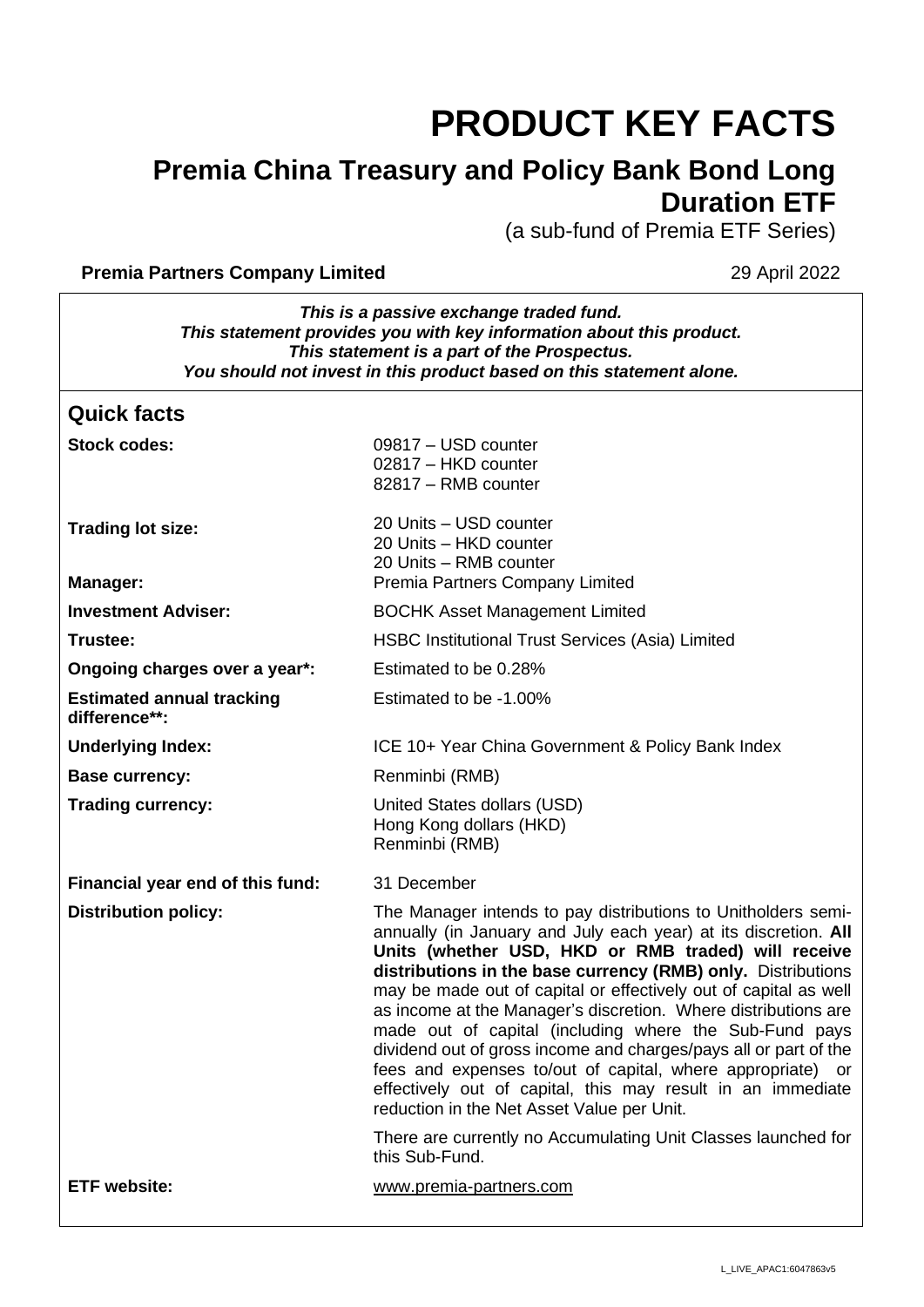- \* *As the Sub-Fund (as defined below) is newly set up, this figure is a best estimate only and represents the sum of the estimated ongoing charges over a 12 month period expressed as a percentage of the estimated average Net Asset Value over the same period. It may be different upon actual operation of the Sub-Fund and may vary from year to year. The estimated ongoing charges do not represent the estimated tracking error. As the Sub-Fund adopts a single management fee structure, the estimated ongoing charges of the Sub-Fund will be equal to the amount of the single management fee which is capped at a maximum of 0.28% of the average Net Asset Value of the Sub-Fund. Any ongoing expenses exceeding 0.28% of the average Net Asset Value of the Sub-Fund will be borne by the Manager and will not be charged to the Sub-Fund. Please refer to "Ongoing fees payable by the Sub-Fund" below and the Prospectus for details.*
- *\*\* This is an estimated annual tracking difference. Investors should refer to the Sub-Fund's website for information on the actual tracking difference*.

## **What is this product?**

Premia China Treasury and Policy Bank Bond Long Duration ETF (the "**Sub-Fund**") is a sub-fund of Premia ETF Series, which is an umbrella unit trust established under Hong Kong law. The units of the Sub-Fund ("**Units**") are listed on The Stock Exchange of Hong Kong Limited (the "**SEHK**"). These Units are traded on the SEHK like listed stocks. The Sub-Fund is a passively managed index tracking exchange traded fund under Chapter 8.6 of the Code on Unit Trusts and Mutual Funds (the "**Code**").

## **Objective and investment strategy**

#### **Objective**

The investment objective of the Sub-Fund is to provide investment results that, before fees and expenses, closely correspond to the performance of the ICE 10+ Year China Government & Policy Bank Index (the "**Index**"). There can be no assurance that the Sub-Fund will achieve its investment objective.

#### **Strategy**

In seeking to achieve the Sub-Fund's investment objective, the Manager will use an optimised representative sampling strategy by investing directly in a representative sample of the RMB denominated and settled bonds issued by the Government of China, the China Development Bank, the Agricultural Development Bank of China or the Export-Import Bank of China and distributed within the PRC (the "**Treasury and Policy Bank Bonds**") that collectively reflects the investment characteristics of the Index. The Sub-Fund may or may not hold all of the Treasury and Policy Bank Bonds that are included in the Index, and may hold Treasury and Policy Bank Bonds which are not included in the Index, provided that these bonds collectively feature a high correlation with the Index.

The Sub-Fund may invest up to 100% of its Net Asset Value directly in Treasury and Policy Bank Bonds, included or not included, in the Index through the initiative for mutual bond market access between Hong Kong and Mainland China ("**Bond Connect**") only.

The credit rating of the Government of China, the China Development Bank, the Agricultural Development Bank of China and the Export-Import Bank of China as the issuers of Treasury and Policy Bank Bonds are A+ by Standard & Poor's and A1 by Moody's. As the Index comprises only Treasury and Policy Bank Bonds, there is no credit rating requirement for inclusion in the Index.

Other than the Treasury and Policy Bank Bonds, the Sub-Fund may also invest in offshore RMB money market funds that are either authorised by the SFC or eligible schemes as determined by the SFC or RMB cash deposits for cash management purposes, although such investments are not anticipated to exceed 5% of the Net Asset Value of the Sub-Fund.

There is no current intention for the Sub-Fund to (i) engage in sale and repurchase transactions, reverse repurchase transactions and/or other similar over-the-counter transactions or (ii) invest in any financial derivative instruments for hedging or non-hedging (i.e. investment) purposes, urban investment bonds, structured products or instruments, structured deposits, asset backed securities, asset backed commercial papers and mortgage backed securities.

The Sub-Fund may enter into securities lending transactions for up to 50% and expected level of approximately 25% of the Sub-Fund's Net Asset Value and is able to recall the securities lent out at any time. As part of its securities lending transactions, the Sub-Fund will receive collateral, the value of which, during the duration of the securities lending agreement, will be equal to at least 100% of the global valuation of the securities lent, marked to market on a daily basis. The Sub-Fund will not engage in any reinvestment of collateral received other than reinvestment of cash collateral in cash or cash equivalent instruments.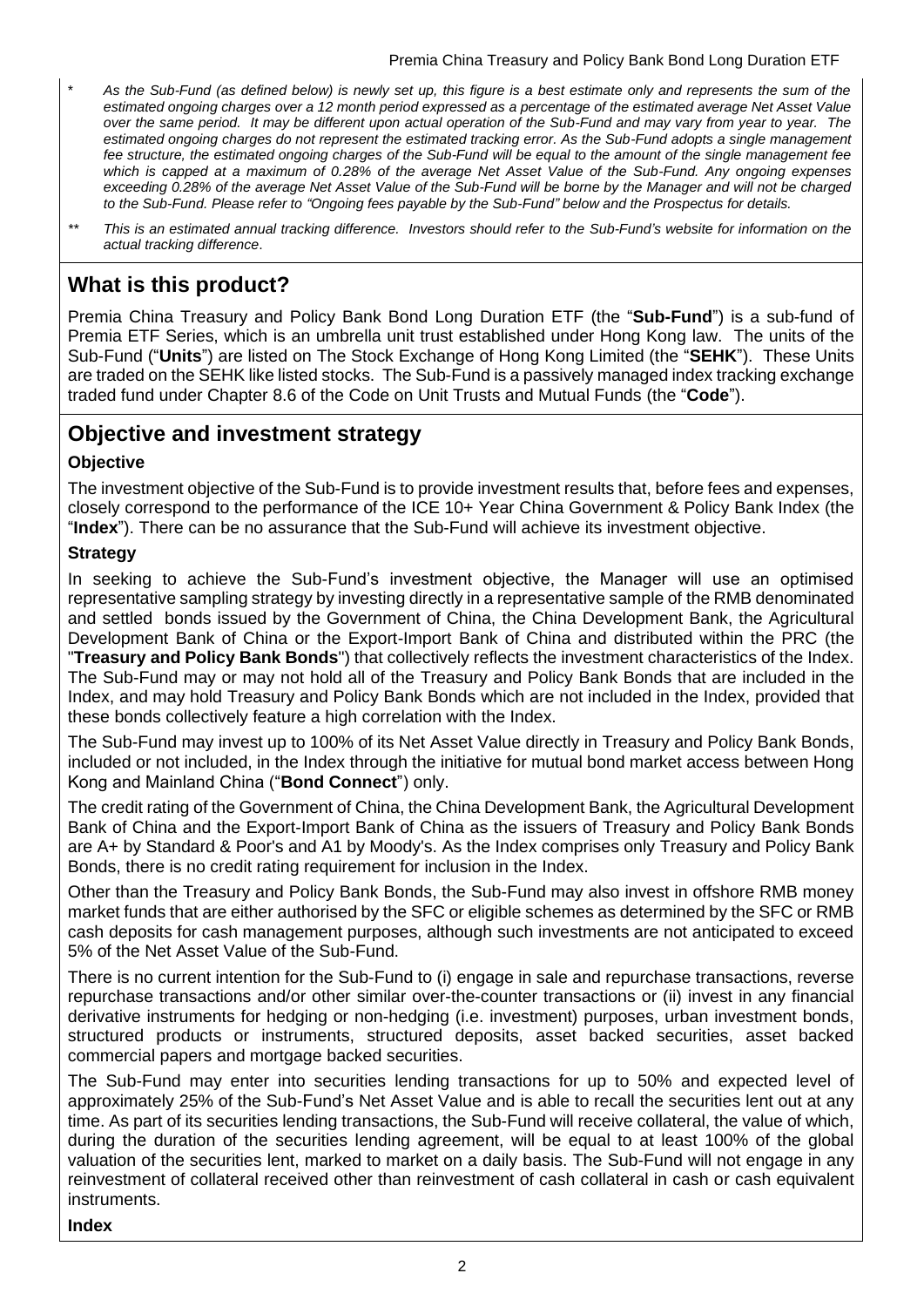ICE 10+ Year China Government & Policy Bank Index tracks the performance of long maturity CNY denominated sovereign debt publicly issued by the Chinese government or policy banks. Qualifying securities must have at least 10 years remaining term to final maturity, a fixed coupon schedule and a minimum amount outstanding of CNY 10 billion for sovereigns and CNY 5 billion for policy banks.

The Index methodology was developed by ICE Data Services ("**ICE**" or the "**Index Provider**"), who is responsible for the calculation and dissemination of the Index. The Manager and its connected persons are independent of the Index Provider.

The Index is a total return, free float adjusted market capitalization weighted index. The Index, being a total return index, calculates the performance of the index constituents on the basis that any dividends or distributions are reinvested. Upon monthly rebalancing, all Index constituents and cash positions from coupons received during the month are consolidated and reweighted by market capitalization so cash is effectively reinvested and no cash position remains post rebalancing.

The Index is denominated and quoted in RMB. The Index was launched on 16 November 2020. The constituents of the Index and their respective weightings are published at [https://indices.theice.com](https://indices.theice.com/) (the contents of which has not been reviewed by the SFC).

As at 29 March 2022, it comprised 81 constituent securities (there is no maximum cap on bonds or issuers in the Index), and the free-float market capitalisation of the Index was approximately RMB 4,600.85billion. The base date of the Index was 31 December 2007 with a base level of 100 as of the base date.

You can obtain the most updated list of the constituents of the Index, their respective weightings, the last closing index level and additional information of the Index including important news from the website of the Index Provider at [https://indices.theice.com](https://indices.theice.com/) (the contents of which has not been reviewed by the SFC).

#### **Vendor codes**

Bloomberg: G9GP Index

## **Use of derivatives / investment in derivatives**

The Sub-Fund will not use derivatives for any purposes.

## **What are the key risks?**

**Investment involves risks. Please refer to the Prospectus for details including the risk factors.**

#### **1. General investment risk**

• The Sub-Fund's investment portfolio may fall in value due to any of the key risk factors below and therefore your investment in the Sub-Fund may suffer losses. There is no guarantee of the repayment of principal.

#### **2. Concentration / PRC market risks**

• The Sub-Fund's investments are concentrated in the PRC with a focus on Treasury and Policy Bank Bonds. The value of the Sub-Fund may be more volatile than that of a fund having a more diverse portfolio of investments. The value of the Sub-Fund may be more susceptible to adverse economic, political, policy, foreign exchange, liquidity, tax, legal or regulatory event affecting the PRC market.

#### **3. China related risks**

- *PRC Sovereign Debt risks -* The Sub-Fund's investment in securities issued or guaranteed by governments may be exposed to political, social and economic risks. In adverse situations, the sovereign issuers may not be able or willing to repay the principal and/or interest when due or may request the Sub-Fund to participate in restructuring such debts. The Sub-Fund may suffer significant losses when there is a default of sovereign debt issuers.
- *PRC inter-bank bond market and Bond Connect risks* Investing in the PRC Inter-bank bond market via Bond Connect is subject to regulatory risks and various risks such as volatility risk, liquidity risk, settlement and counterparty risk as well as other risk factors typically applicable to debt securities. The relevant rules and regulations on investment in the PRC inter-bank bond market via Bond Connect are subject to change which may have potential retrospective effect. In the event that the relevant PRC authorities suspend account opening or trading on the PRC inter-bank bond market or trading through Bond Connect, the Sub-Fund's ability to invest in the PRC inter-bank bond market will be adversely affected. Where a suspension in the trading through Bond Connect is effected, the Sub-Fund's ability to invest in Treasury and Policy Bank Bonds or access the PRC market through the programme will be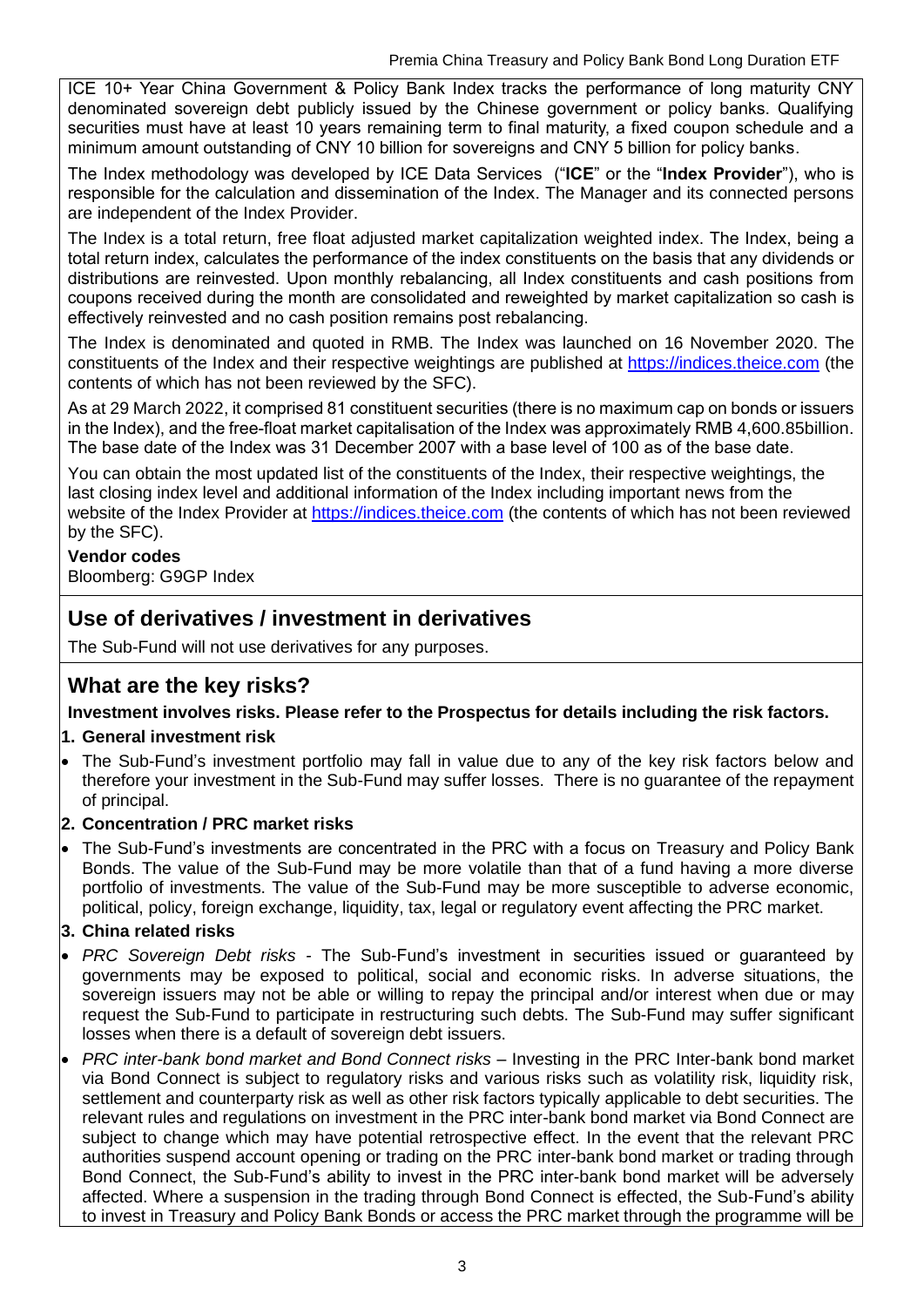adversely affected. In such event, the Sub-Fund's ability to achieve its investment objective will be negatively affected and may suspend or extend settlement of creations and redemptions.

- *Operational and settlement risk*  To the extent that the Sub-Fund transacts in the inter-bank bond market in the PRC, the Sub-Fund may also be exposed to risks associated with settlement procedures and default of counterparties. If a counterparty defaults in delivering the securities, the trade may be cancelled and this may adversely affect the value of the Sub-Fund. Any transaction via exchange markets may also be subject to settlement delays.
- *Volatility and liquidity risk -* The debt securities in the PRC market may be subject to higher volatility and lower liquidity compared to more developed markets. The prices of securities traded in such markets may be subject to fluctuations. The bid and offer spreads of the price of such securities may be large and the fund may incur significant trading costs.
- *RMB currency and conversion risks* RMB is currently not freely convertible and is subject to exchange controls and restrictions. Non-RMB based investors are exposed to foreign exchange risk and there is no guarantee that the value of RMB against the investors' base currencies (for example HKD) will not depreciate. Any depreciation of RMB could adversely affect the value of investor's investment in the fund. Although offshore RMB (CNH) and onshore RMB (CNY) are the same currency, they trade at different rates. Any divergence between CNH and CNY may adversely impact investors. Under exceptional circumstances, payment of redemptions and/or dividend payment in RMB may be delayed due to the exchange controls and restrictions applicable to RMB.

#### **4. Debt securities market risks**

- *Valuation risk* Valuation of the fund's instruments may involve uncertainties and judgmental determinations. If such valuation turns out to be incorrect, this may affect the Net Asset Value of the Sub-Fund.
- *Interest rate risk* Interest rate risk is the risk that fixed income securities will decline in value because of an increase in interest rates and changes to other factors, such as perception of an issuer's creditworthiness. Funds with higher durations generally are subject to greater interest rate risk.
- *Credit rating and downgrading risk* Credit ratings assigned by rating agencies are subject to limitations and do not guarantee the creditworthiness of the security and/or issuer at all times. The credit rating of a debt instrument or its issuer may subsequently be downgraded. In the event of such downgrading, the value of the Sub-Fund may be adversely affected. The Manager may or may not be able to dispose of the debt instruments that are being downgraded. There is no assurance that the Treasury and Policy Bank Bonds invested by the Sub-Fund or the issuer of the Treasury and Policy Bank Bonds will continue to have an investment grade rating or continue to be rated.

#### **5. Foreign exchange, other currency distribution and distributions out of or effectively out of capital risk**

- All Units will receive distributions in the Base Currency (RMB) only. In the event that the relevant Unitholder has no RMB account, the Unitholder may have to bear the fees and charges associated with the conversion of such distribution from RMB to HKD or any other currency. The Unitholder may also have to bear bank or financial institution fees and charges associated with the handling of the distribution payment.
- The Sub-Fund's base currency is in RMB but has Units traded in HKD and USD (in addition to RMB). Secondary market investors may be subject to additional costs or losses associated with fluctuations in the exchange rates between HKD or USD and the base currency and by changes in exchange rate controls when trading Units in the secondary market.
- Payment of dividends out of capital or effectively out of capital amounts to a return or withdrawal of part of an investor's original investment or from any capital gains attributable to that original investment. Any such distributions may result in an immediate reduction in the Net Asset Value per Unit of the Sub-Fund.

#### **6. New Index Risk**

• The Index is a new index. The Sub-Fund may be riskier than other exchange traded funds tracking more established indices with longer operating history.

#### **7. Securities Lending Transactions Risk**

- Securities lending transactions may involve the risk that the borrower may fail to return the securities lent out in a timely manner and the value of the collateral may fall below the value of the securities lent out.
- **8. Passive investments risk**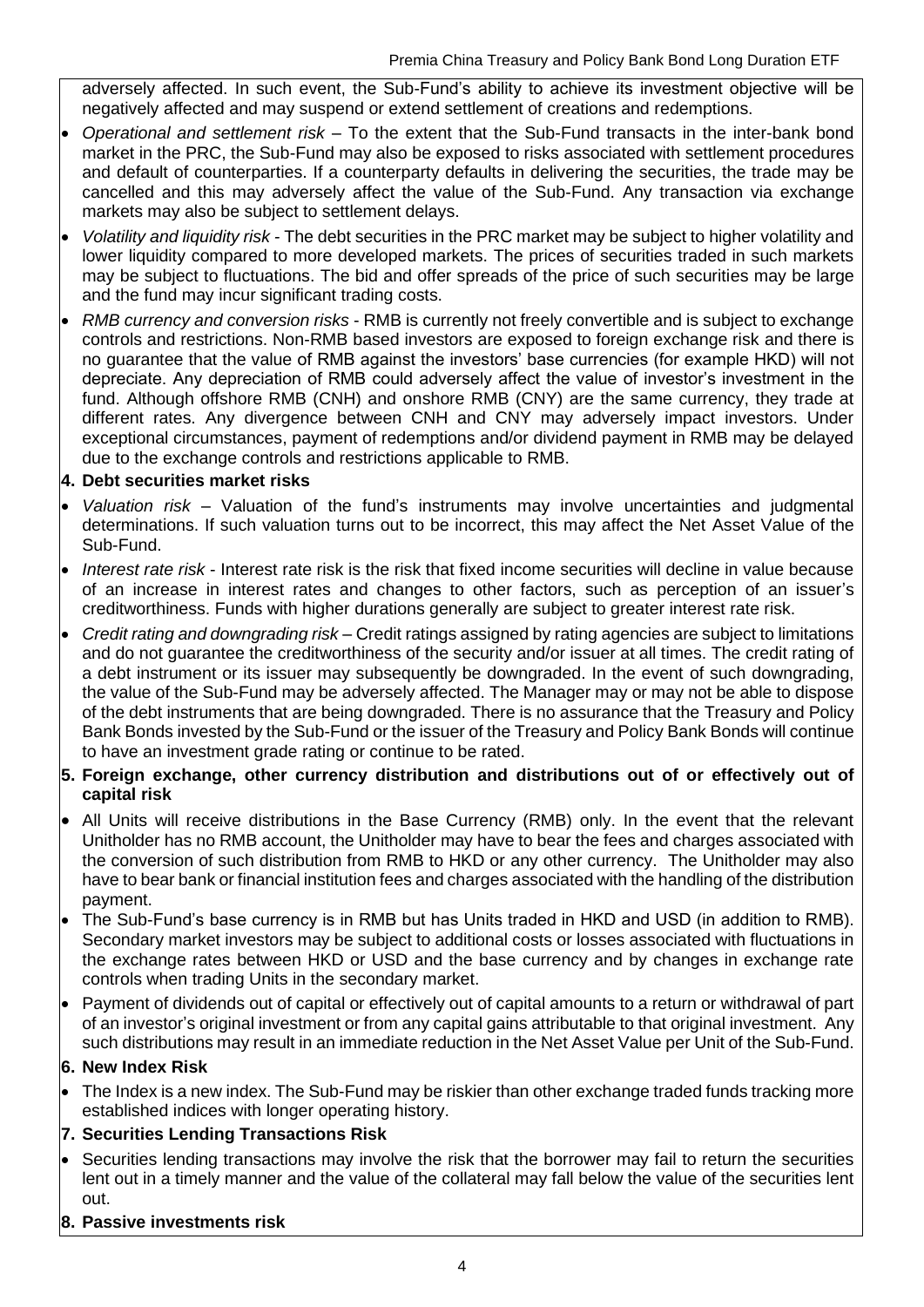• The Sub-Fund is passively managed and the Manager will not have the discretion to adapt to market changes due to the inherent investment nature of the Sub-Fund. Falls in the Index are expected to result in corresponding falls in the value of the Sub-Fund.

#### **9. Tracking error risk**

• The Sub-Fund may be subject to tracking error risk, which is the risk that its performance may not track that of the Index exactly. This tracking error may result from the investment strategy used and/or fees and expenses. The Manager will monitor and seek to manage such risk and minimise tracking error. There can be no assurance of exact or identical replication at any time of the performance of the Index.

#### **10. Trading risks**

- The trading price of Units on the SEHK is driven by market factors such as the demand and supply of Units. Therefore, the Units may trade at a substantial premium or discount to the Sub-Fund's Net Asset Value.
- As investors will pay certain charges (e.g. trading fees and brokerage fees) to buy or sell Units on the SEHK, investors may pay more than the Net Asset Value per Unit when buying Units on the SEHK, and may receive less than the Net Asset Value per Unit when selling Units on the SEHK.
- The Units in the RMB counter are RMB denominated securities traded on the SEHK and settled in CCASS. Not all stockbrokers or custodians may be ready and able to carry out trading and settlement of the RMB traded units. The limited availability of RMB outside the PRC may also affect the liquidity and trading price of the RMB traded units.

#### **11. Trading hours differences risks**

• As the trading platforms on which the Index constituents are traded may be open when Units in the Sub-Fund are not priced, the value of the securities in the Sub-Fund's portfolio may change on days when investors will not be able to purchase or sell the Sub-Fund's Units. Differences in trading hours between the trading platforms on which the Index constituents are traded and the SEHK may also increase the level of premium or discount of the Unit price to Sub-Fund's Net Asset Value.

#### **12. Multi-counter risks**

• If there is a suspension of the inter-counter transfer of units between the counters and/or any limitation on the level of services by brokers and CCASS participants, unitholders will only be able to trade their units in one counter only, which may inhibit or delay an investor dealing. The market price of units traded in each counter may deviate significantly. As such, investors may pay more or receive less when buying or selling Units traded in one counter than the equivalent amount in the currency of another counter if the trade of the relevant Units took place on that other counter.

#### **13. Termination risks**

• The Sub-Fund may be terminated early under certain circumstances, for example, where the Index is no longer available for benchmarking or if the size of the Sub-Fund falls below HKD100 million or its equivalent in the Sub-Fund's base currency. Investors may not be able to recover their investments and suffer a loss when the Sub-Fund is terminated.

#### **14. Reliance on market maker and liquidity risks**

• Although the Manager will ensure that at least one Market Maker will maintain a market for the Units in each counter, and that at least one Market Maker in each counter gives not less than 3 months' notice prior to terminating the relevant market maker agreement, liquidity in the market for Units may be adversely affected if there is no or only one Market Maker for the Units. There is no guarantee that any market making activity will be effective.

#### **15. PRC tax risk**

- There are risks and uncertainties associated with the current PRC tax laws, regulations and practice in respect of capital gains realised on the Sub-Fund's investments in PRC bonds (which may have retrospective effect). Any increased tax liabilities on the Sub-Fund may adversely affect the Sub-Fund's value.
- Based on professional and independent tax advice, the Manager does not currently make withholding income tax provision for gross realised or unrealised capital gains derived from trading of onshore Treasury and Policy Bank Bonds.

## **How has the fund performed?**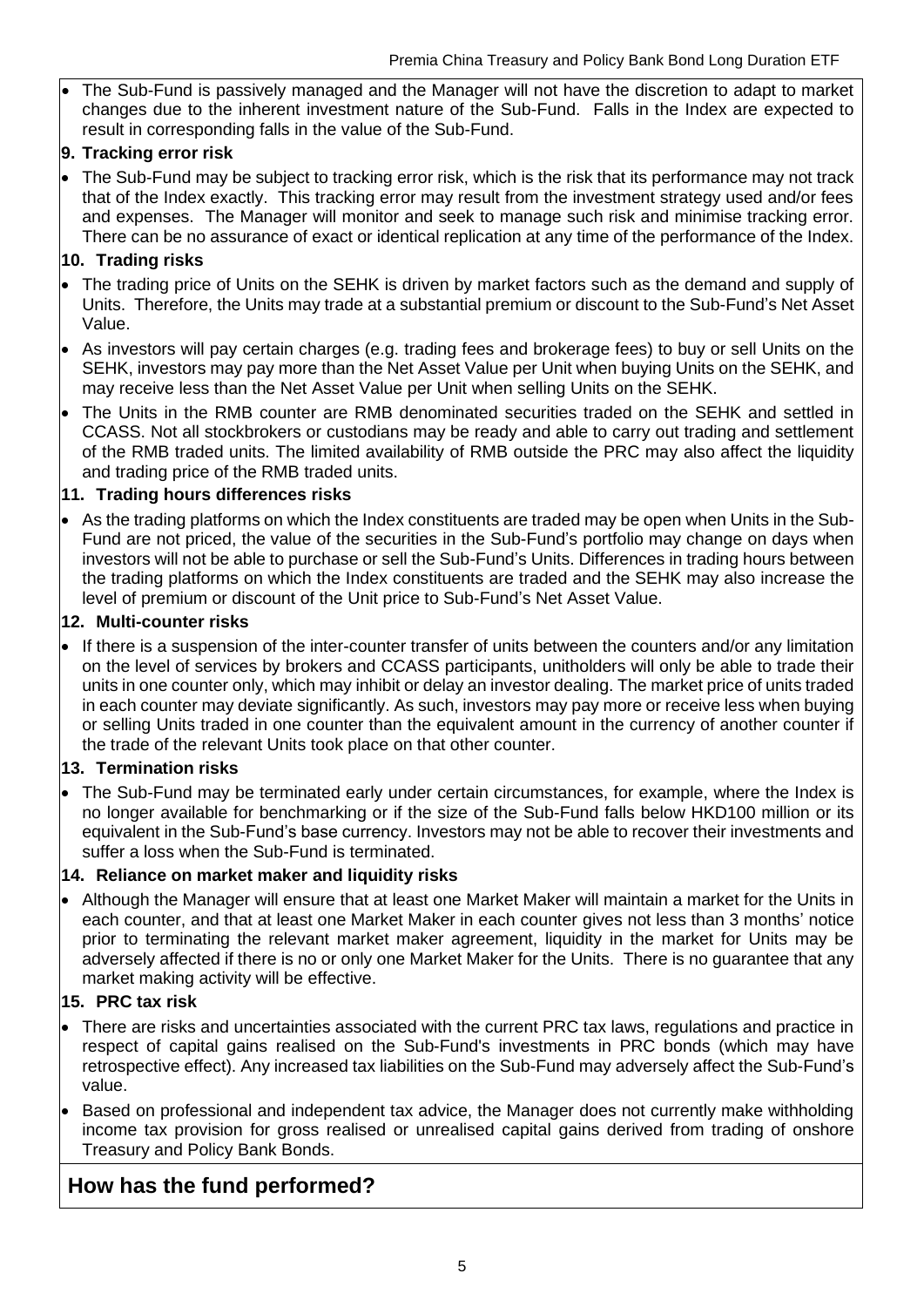Since the Sub-Fund is newly set up, there is insufficient data to provide a useful indication of past performance to investors.

## **Is there any guarantee?**

The Sub-Fund does not have any guarantees. You may not get back the amount of money you invest.

## **What are the fees and charges?**

Please refer to the section entitled "Fees and Expenses" of the Prospectus for details of other fees and expenses.

#### **Charges incurred when trading the Sub-Fund on the SEHK**

| <b>Fees</b>                                  | What you pay                                  |
|----------------------------------------------|-----------------------------------------------|
| Brokerage fee                                | Market rates                                  |
| Transaction levy                             | $0.0027\%$ <sup>1</sup> of the trading price  |
| Trading fee                                  | $0.005\%$ <sup>2</sup> of the trading price   |
| Financial Reporting Council transaction levy | $0.00015\%$ <sup>3</sup> of the trading price |
| Stamp duty                                   | Nil                                           |
| Inter-counter transfer fee                   | HKD5 per instruction <sup>4</sup>             |

*<sup>1</sup> Transaction levy of 0.0027% of the trading price of the Units, payable by each of the buyer and the seller.*

<sup>2</sup> *Trading fee of 0.005% of the trading price of the Units, payable by each of the buyer and the seller.*<br><sup>3</sup> Financial Penerting Council transportion low of 0.00015% of the trading price of the Units, payable b

*<sup>3</sup> Financial Reporting Council transaction levy of 0.00015% of the trading price of the Units, payable by each of the buyer and the seller from 1 January 2022.*

*<sup>4</sup>HKSCC will charge each CCASS participant a fee of HKD5 per instruction for effecting an inter-counter transfer between one counter and another counter. Investors should check with their brokers regarding any additional fees.*

#### **Ongoing fees payable by the Sub-Fund**

The following expenses will be paid out of the Sub-Fund. They affect you because they reduce the Net Asset Value of the Sub-Fund which may affect the trading price.

| <b>Fees</b>                                                                                | Annual rate (as a % of the Sub-Fund's value) |
|--------------------------------------------------------------------------------------------|----------------------------------------------|
| Management fee (out of $\vert$ 0.28%<br>which the Manager pays<br>the Investment Adviser)* |                                              |
| Trustee fee (out of which<br>the Trustee<br>the<br>pays<br>Custodian)                      | Included in the management fee               |
| Performance fee                                                                            | Nil                                          |
| Administration and custody<br>fees                                                         | Included in the management fee               |

*\* The management fee is a single flat fee to cover all of the Sub-Fund's fees, costs and expenses (and its due proportion of*  any costs and expenses of the Trust allocated to it). The ongoing charges of the Sub-Fund is equal to the amount of the *single management fee which is capped at a maximum of 0.28% of the average Net Asset Value of the Sub-Fund. Any increase or removal of the cap is subject to the prior approval of the SFC and one month's prior notice to Unitholders. Please refer to the Prospectus for details.*

#### **Other fees**

You may have to pay other fees when dealing in the Units of the Sub-Fund.

## **Additional information**

You can find the following information relating to the Sub-Fund (in English and in Chinese) at the following website [www.premia-partners.com](http://www.premia-partners.com/) (which has not been reviewed or approved by the SFC):